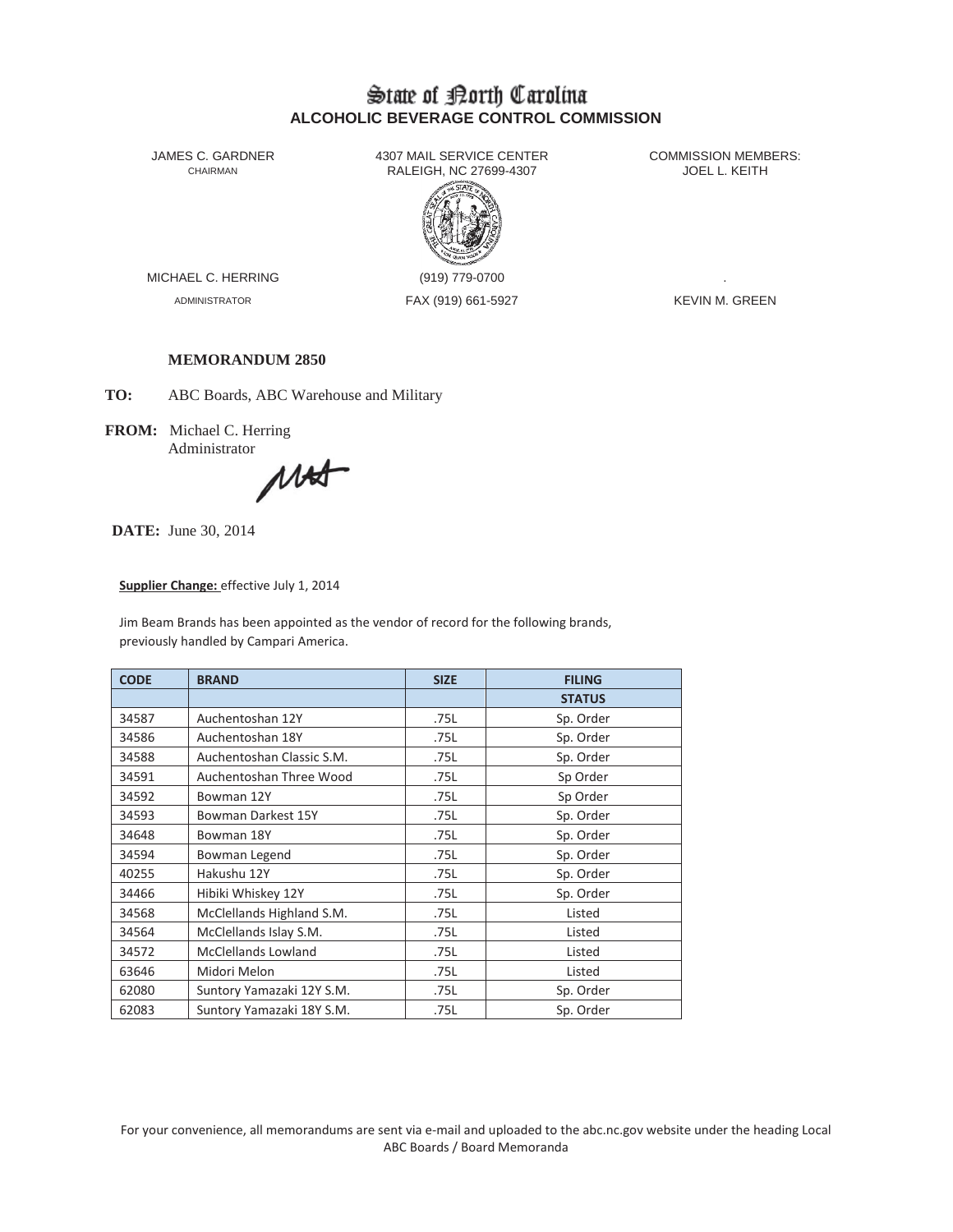## Memorandum 2850 Page 2

Domaine Select Wine Estates has been appointed the exclusive owner of Diplomatico brands. The previous supplier was Blend Wine & Spirits

| <b>CODE</b> | <b>BRAND</b>                  | <b>SIZE</b> | <b>FILING</b> |  |
|-------------|-------------------------------|-------------|---------------|--|
|             |                               |             | <b>STATUS</b> |  |
| 47155       | Diplomatico Reserva           | .75L        | Sp. Order     |  |
| 47156       | Diplomatico Reserva Exclusiva | .75L        | Sp. Order     |  |
| 47157       | Diplomatico Anejo             | .75L        | Sp. Order     |  |
| 47158       | Diplomatico Ambassador        | .75L        | Sp Order      |  |
| 47159       | Diplomatico Blanco            | .75L        | Sp Order      |  |

#### **Filing status changes:**

effective August 1, 2014

| <b>CODE</b> | <b>BRAND</b>             | <b>SIZE</b><br><b>FILING</b> |               |
|-------------|--------------------------|------------------------------|---------------|
|             |                          |                              | <b>STATUS</b> |
| 46668       | Pearl Wedding Cake Vodka | .75L                         | Sp. Order     |
| 46780       | Pearl Red Berry          | .75L                         | Sp. Order     |

#### effective immediately

| <b>CODE</b> | <b>BRAND</b>               | <b>SIZE</b> | <b>FILING</b> |
|-------------|----------------------------|-------------|---------------|
|             |                            |             | <b>STATUS</b> |
| 50509       | Pellehaut Armagnac Reserve | .75L        | Sp Order      |
| 00652       | Pellehaut Armagnac Reserve | 75L         | Disc.         |

## **Bottles per case change**: effective immediately

| <b>CODE</b> | <b>BRAND</b>      | <b>SIZE</b><br><b>BOTTLES</b> |                 |
|-------------|-------------------|-------------------------------|-----------------|
|             |                   |                               | <b>PER CASE</b> |
| 21270       | Skyy Vodka - 12Pk | 50ML                          | 120             |

## **UPC and Proof Changes**:

both products are now 80 proof

| <b>CODE</b> | <b>BRAND</b>                      | <b>SIZE</b> | <b>FILING</b> | <b>NEW</b>   |
|-------------|-----------------------------------|-------------|---------------|--------------|
|             |                                   |             | <b>STATUS</b> | <b>UPC</b>   |
| 56804       | Ole Smoky TN Moonshine Strawberry | 75L         | Listed        | 856011004298 |
| 56805       | Ole Smoky TN Moonshine Lemon Drop | .75L        | Listed        | 856011004281 |

#### UPC change as inventory is depleted from warehouse

| <b>CODE</b> | <b>BRAND</b>        | <b>SIZE</b> | <b>FILING</b> | <b>NEW</b>   |
|-------------|---------------------|-------------|---------------|--------------|
|             |                     |             | <b>STATUS</b> | <b>UPC</b>   |
| 49095       | Appleton Extra      | .75L        | Listed        | 721059001038 |
| 49106       | Appleton Special    | 1.75L       | Listed        | 721059000789 |
| 49116       | Appleton Estate V/X | .75L        | Listed        | 721059000857 |

For your convenience, all memorandums are sent via e-mail and uploaded to the abc.nc.gov website under the heading Local ABC Boards / Board Memoranda